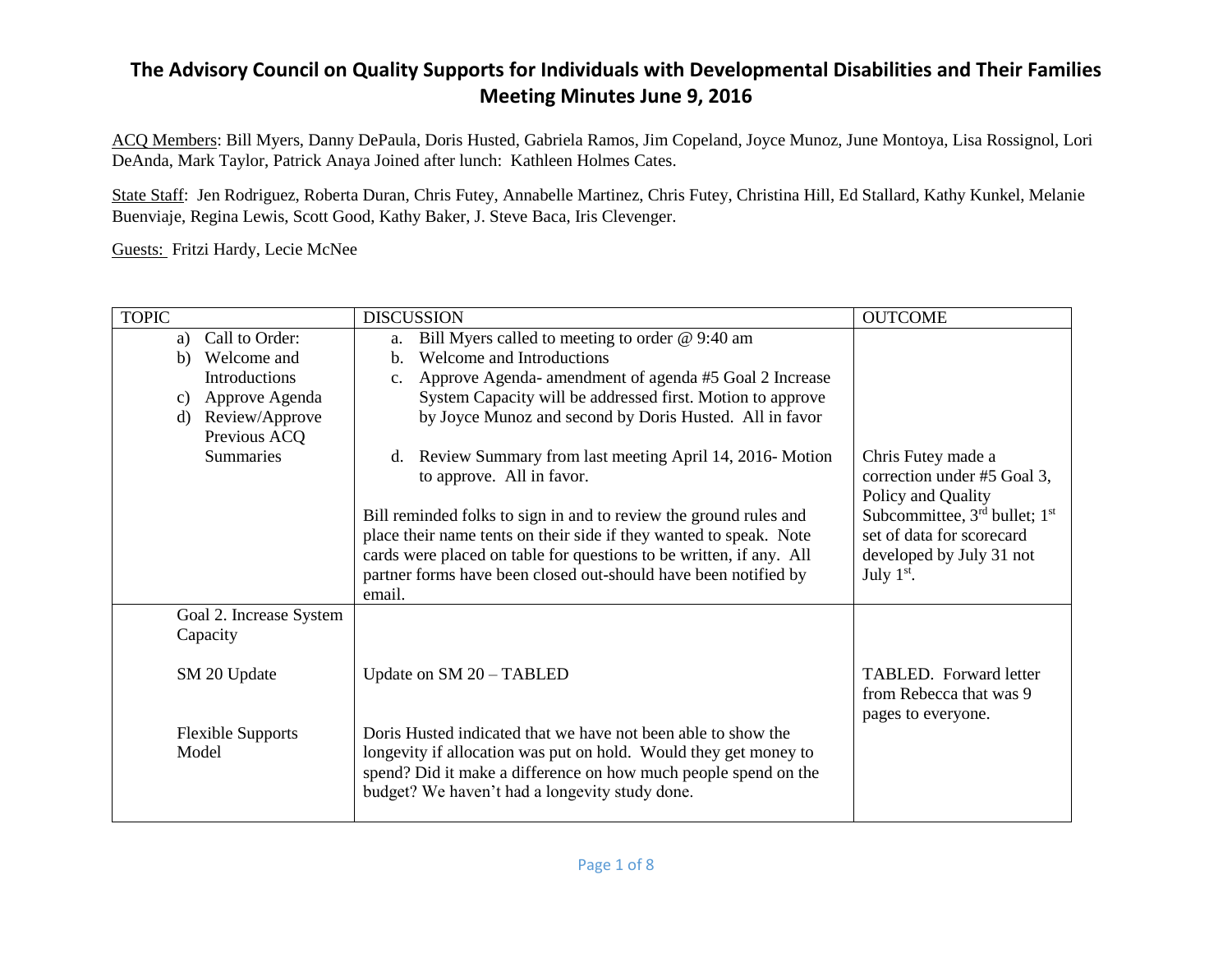|                | 18-25 year old were the focus, right out of high school. Let's not tell<br>people how to use waiver money. Will also look into 16-18 year old                                                                                                                                           |                                                             |
|----------------|-----------------------------------------------------------------------------------------------------------------------------------------------------------------------------------------------------------------------------------------------------------------------------------------|-------------------------------------------------------------|
|                | age groups. An idea to teach young adult skills.                                                                                                                                                                                                                                        |                                                             |
|                | Jim Copeland states that we can start surveying the families and ask<br>about support being received, is it enough? We can request in terms                                                                                                                                             |                                                             |
|                | of allocation dates and survey through Arca and AAA- if you                                                                                                                                                                                                                             | The subcommittee will                                       |
|                | continue, would it be enough to keep child off of the waiver?                                                                                                                                                                                                                           | review SM 20 again and<br>discuss at the next meeting       |
|                | Maybe there is a need to better educate the families on the intent and                                                                                                                                                                                                                  | and also look at possible                                   |
|                | philosophy of the waiver. We really need to look at all the<br>components and not just focus on bits and pieces. Bill Myers                                                                                                                                                             | surveys.                                                    |
|                | suggests completing the surveys-go back to the participants. DDSD is                                                                                                                                                                                                                    |                                                             |
|                | not allowed to provide money directly to families. The intent of the<br>memorial is to reduce the waiting list. The goal was not to have less                                                                                                                                           |                                                             |
|                | people receive waiver services.                                                                                                                                                                                                                                                         |                                                             |
| Mi Via Program | Do we want a presentation? More information? What are we looking<br>for? Brad Hill for Stevie Bass: We do not want a show and tell<br>presentation, it has to do with issues for the delivery of the Mi Via                                                                             |                                                             |
|                | Program to the participants. Is this the right committee to get this? Is<br>that an area ACQ can function? We need all the help we can get.                                                                                                                                             |                                                             |
|                | Bill Myers states that the ACQ is an appropriate place to bring those<br>concerns. We are looking at the August meeting to have an in-depth<br>discussion.                                                                                                                              | At August meeting, will<br>have agenda items for Mi<br>Via. |
|                | Lori DeAnda: Questions came up in Executive Committee that there<br>was a request to be an ongoing standing presentation. If there are<br>issues, that's where our partner forms bring to light. We got rid of<br>standing presentations on the agenda when it was re-structured.       |                                                             |
|                | Jennifer Rodriguez reminds everyone that our focus is not on the DD<br>Waiver, there are other waiver programs. Whatever the issues are,<br>bring to the Executive Committee to make sure the right people are at<br>the table. Regina Lewis says to consider that Mi Via is a separate |                                                             |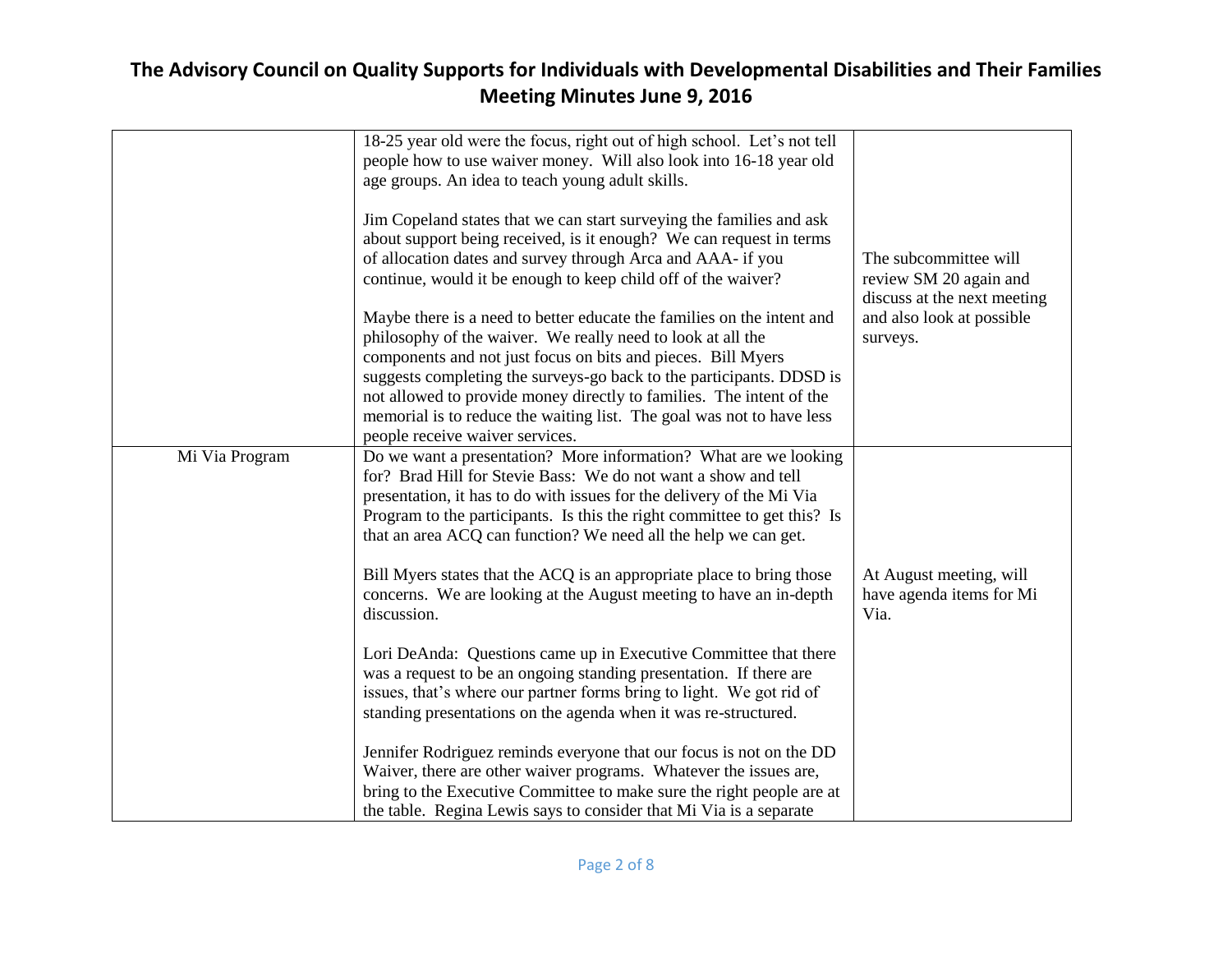|                                                                                  | Waiver, education is key. Brad Hall states that this borders on more<br>than a programmatic issue, it fundamentally impacts the core. If this<br>is going to be a self-determination program, they need to understand<br>how to determine their lives.                                                                                                                                                                                                                                                                                      |  |
|----------------------------------------------------------------------------------|---------------------------------------------------------------------------------------------------------------------------------------------------------------------------------------------------------------------------------------------------------------------------------------------------------------------------------------------------------------------------------------------------------------------------------------------------------------------------------------------------------------------------------------------|--|
| Goal 3. Objective 2:<br>Provide feedback to<br>support improved<br>communication |                                                                                                                                                                                                                                                                                                                                                                                                                                                                                                                                             |  |
| Recorded meetings to<br>be placed on the ACT                                     | Still an ongoing process. The intent is there but we are not at that<br>point yet. Comment the Executive Committee received, is that it is<br>not accessible. How can we make it accessible to all interested<br>parties? We are looking at different options. We looked at<br>participating remotely. Interested parties can go to the website and<br>view the meeting. Any other suggestions? We are open to them.                                                                                                                        |  |
| <b>ACQ Newsletter</b>                                                            | The newsletter is out. Newsletter was sent out when agenda was sent<br>out.                                                                                                                                                                                                                                                                                                                                                                                                                                                                 |  |
| <b>ACQ</b> Participation                                                         | Applications are in process. Mr. Mark Taylor is officially a member.                                                                                                                                                                                                                                                                                                                                                                                                                                                                        |  |
| Partner form to be<br>placed on ACT                                              | The agenda and meeting minutes were placed on the ACT website.<br>Will continue to do so. Jim Copeland requested that if they go to<br>Executive Committee then the committee should report to ACQ<br>which partner forms were received and what decision were made on<br>those partner forms. Bill stated that he was not aware of a partner<br>form that was sent, will follow up with Gayla. June Montoya agrees<br>with Jim Copeland, it is a learning tool and provides the information<br>and is important to discuss those partners. |  |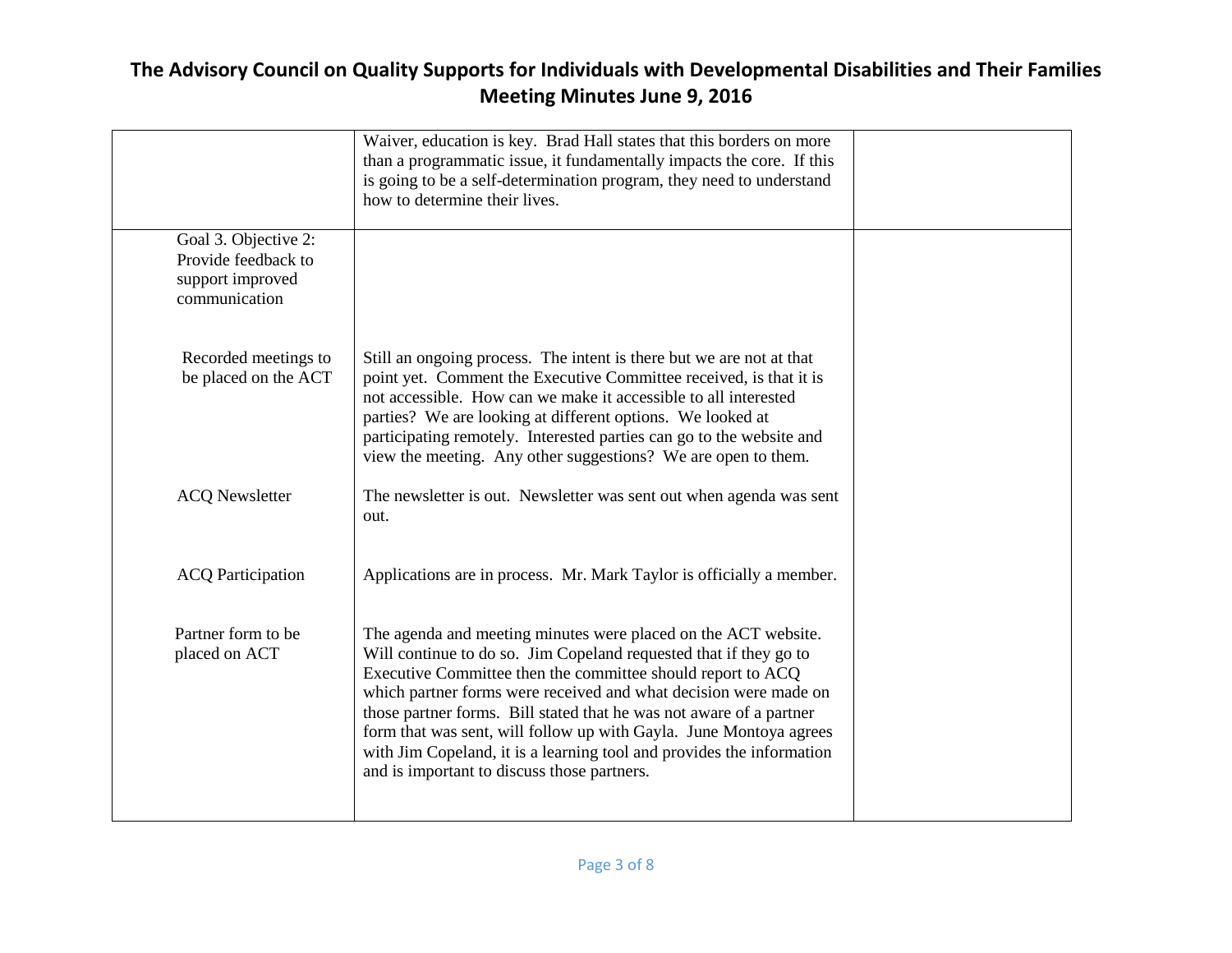| Participation and stipend<br>voting | If we want participation by phone, to receive the stipend or do they<br>have to attend in person? Mark Taylor says that individuals should be<br>able to say what they want to say, whether it be on the phone or<br>computer and be able to express their voice. Danny Palma asks who<br>is entitled to the stipend? Family members only? Patrick Anaya<br>answers only self-advocates and ACQ family members. There is no<br>time frame qualification. Lisa Rossignol. would like information for<br>Spanish translators for these meetings. Gayla is still working on it.<br>Lori DeAnda say that we might want to look at different stipends for<br>different levels for participation. Does anyone have any opinions on<br>participation with stipend? It is my understanding that the initial<br>reason for the stipend was to offset long travel expenses. June<br>Montoya state that it is important to continue stipend for family                                                                                                                                                                                                                                                                                 |                                                                                |
|-------------------------------------|-----------------------------------------------------------------------------------------------------------------------------------------------------------------------------------------------------------------------------------------------------------------------------------------------------------------------------------------------------------------------------------------------------------------------------------------------------------------------------------------------------------------------------------------------------------------------------------------------------------------------------------------------------------------------------------------------------------------------------------------------------------------------------------------------------------------------------------------------------------------------------------------------------------------------------------------------------------------------------------------------------------------------------------------------------------------------------------------------------------------------------------------------------------------------------------------------------------------------------|--------------------------------------------------------------------------------|
|                                     | members and self-advocates, it should be granted by level of<br>participation. In favor of participating in person, not totally against<br>stipend for other ways, but it should be less. Maybe on a case by case<br>basis. Lisa Rossignol states that a stipend is a stipend, and is a flat<br>rate. Making it subjective gets risky. We have to have a budget in<br>place. Either cover mileage and hotel or just a stipend and no mileage<br>and hotel. Doris Husted states that the ARC is under a contract with<br>DOH and it is stated in there what gets paid and what doesn't. The<br>Executive Committee should sit with contract managers from<br>companies and DOH. Lori DeAnda states that if we open it up to<br>remote participation, it will be a huge problem and how do we<br>determine who is participating or not? Executive Committee wants<br>input from the entire ACQ. Do we have the technology to do remote<br>participation? Jim Copeland makes a motion that anyone who<br>participates to be paid remotely or physically. June Montoya<br>seconded the motion. All in favor. Motion passes for remote<br>participation to be paid the same rate on an honor system. It will<br>begin in August. | Motion passed for remote<br>participation to be paid the<br>same stipend rate. |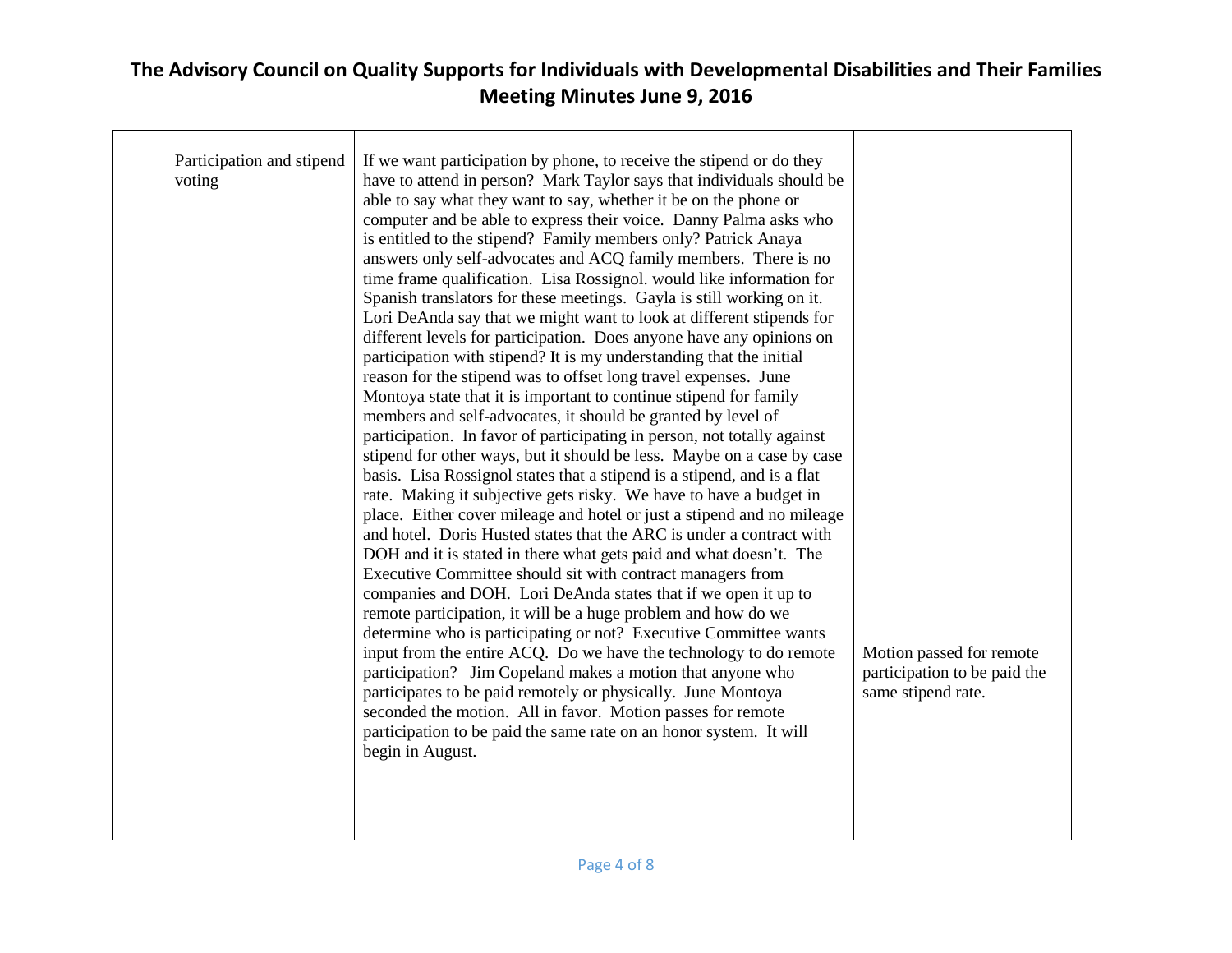| Goal 3. Improve<br>communication with<br>stakeholders |                                                                                                                                                                                                                                                                                                                                                                                                                                                                                                                                                                                                                                                                                                                                                                                                                                                                                                                                                                                                                                                                                                                                                                                                                                            |  |
|-------------------------------------------------------|--------------------------------------------------------------------------------------------------------------------------------------------------------------------------------------------------------------------------------------------------------------------------------------------------------------------------------------------------------------------------------------------------------------------------------------------------------------------------------------------------------------------------------------------------------------------------------------------------------------------------------------------------------------------------------------------------------------------------------------------------------------------------------------------------------------------------------------------------------------------------------------------------------------------------------------------------------------------------------------------------------------------------------------------------------------------------------------------------------------------------------------------------------------------------------------------------------------------------------------------|--|
| <b>CMS</b> Final Rule<br>Timeline                     | Jennifer Rodriguez states that we have until 2019 to comply. We<br>were required to submit a transition plan with new setting<br>requirements. It has not yet been approved. We just learned Ohio<br>and Kentucky got initial approval. We received written response<br>from CMS on plan and was asked to focus on statewide systemic<br>assessment. Next area was settings validation, in plan, we had<br>providers do a self-assessment and now state will validate the settings.<br>Participants audit survey will also be conducted. Compliance is<br>outlined in settings requirements. Once updated, we have to re-<br>submit by the end of September. Public comment meeting will be<br>coming up soon. Tuesday, June 14 <sup>th</sup> , very large stakeholder meeting<br>with partner agencies for the CMS Final Rule.                                                                                                                                                                                                                                                                                                                                                                                                            |  |
| <b>DD Waiver Renewal</b>                              | Christina Hill indicates that we have to renew and have to get it<br>approved. It is in cycles and part of process is informing the public<br>and stakeholders asking for input. Would like ACQ to provide input<br>and individuals can also provide input as well. Christina passed out<br>agenda, and drafted power point presentation; electronic copies will<br>also be sent out. This is connected close with the CMS Final rule and<br>has to be in alignment. We will draft the waiver application and it<br>will be posted and also have a public comment period. There will be<br>a summary of all comments and then we will submit. Also passed out<br>was the flyer that will be posted by today or tomorrow on the ACT<br>website of the locations and times of town hall meetings. Keep<br>checking the ACT website, today will be posted of a schedule and a<br>DD Waiver renewal page dedicated to all activities. Christina Hill<br>asks how ACQ would like to submit feedback. Bill Myers asks if<br>there is a timeline. Christina Hill states that CMS has to review our<br>application and then there will be a conversation. The deadlines are<br>not set in stone. Doris Husted asks when a draft will be available. |  |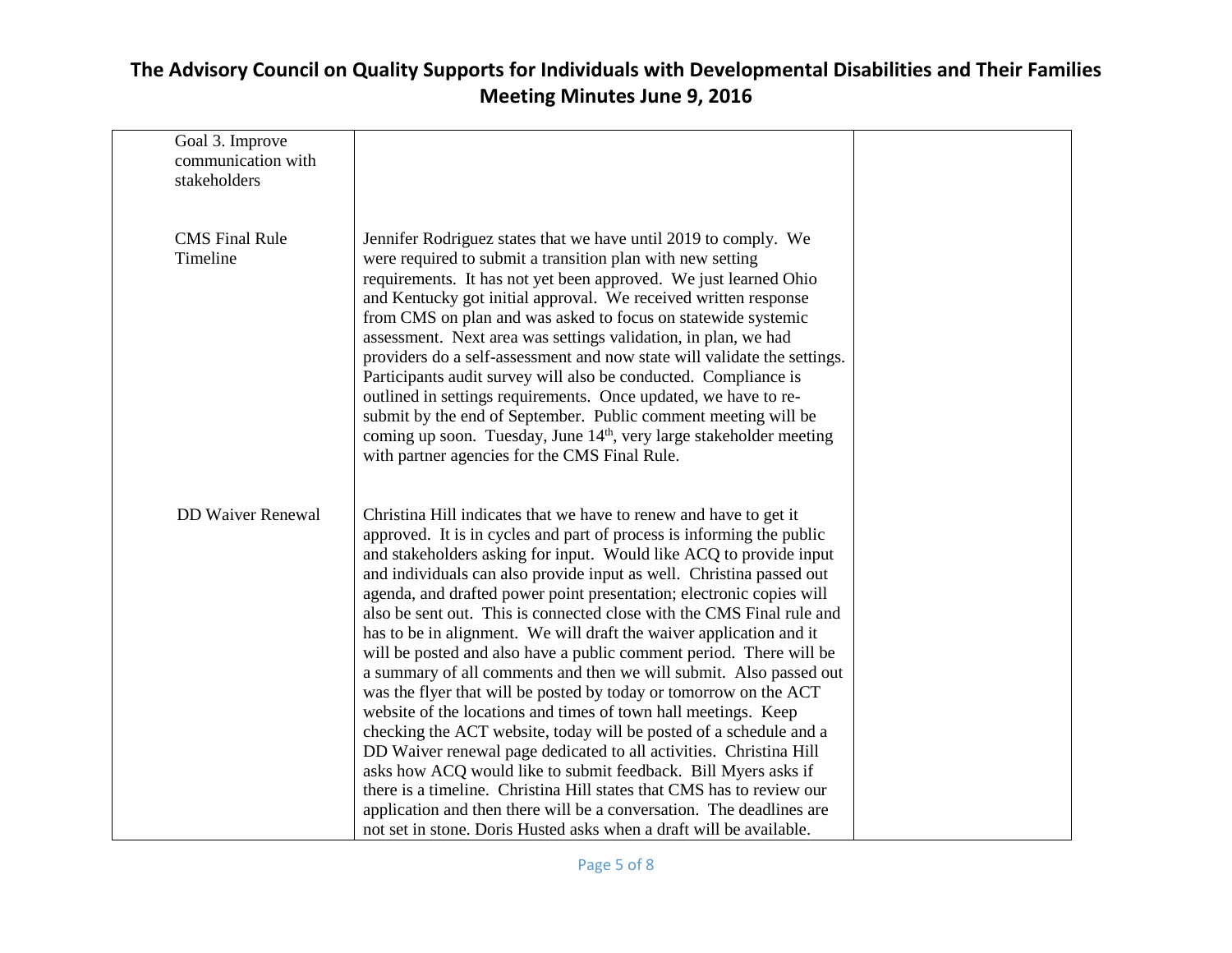|                                | Christina Hill indicates that town hall meetings will be completed by<br>June 30 <sup>th</sup> and we are currently working on draft language. Roberta<br>Duran notified CMS that we will be making minor modifications to<br>appendices. The draft hopefully will be available by July 15 <sup>th</sup> .<br>Melanie Buenviaje explains the process; the waiver application is a<br>couple of hundred pages, it will be reviewed and the application will<br>be published. The service standards and waiver application are<br>different but they should support each other. Danny Palma asks if we<br>have the service standards submitted. Melanie Buenviaje states that                                                                                                                                                                                                                                                                               |  |
|--------------------------------|-----------------------------------------------------------------------------------------------------------------------------------------------------------------------------------------------------------------------------------------------------------------------------------------------------------------------------------------------------------------------------------------------------------------------------------------------------------------------------------------------------------------------------------------------------------------------------------------------------------------------------------------------------------------------------------------------------------------------------------------------------------------------------------------------------------------------------------------------------------------------------------------------------------------------------------------------------------|--|
|                                | you have to have a waiver applications approved first. CMS has 90<br>days to approve or deny the waiver. After waiver is approved, the<br>state will look at the service standards. Bill Myers asks when they<br>would like to receive ACQ feedback. Christina Hill answers that she<br>would like feedback by June 20 <sup>th</sup> . Roberta Duran suggests of having<br>a special meeting before providing feedback. Jim Copeland would<br>like improving stakeholder information, would like to know about<br>what the state is working on and wouldn't make stupid comments on<br>what has not been done. Christina Hill says that this is very<br>complicated and we need input from ACQ on how we can present this<br>information. Bill Myers will communicate via email if there is a<br>special meeting.                                                                                                                                         |  |
| <b>Litigation Conversation</b> | Bill Myers asks if the ACQ is just looking for updates. What are we<br>actually looking for? Is it still something we want to pursue? Patrick<br>Anaya asks for an explanation on where we get our information from<br>and who controls it. Kathy Kunkel responds that it all comes from the<br>court, Jackson, Waldrop and Foley. Danny Palma likes the update but<br>doesn't know if they need it every quarter. Only if there is a major<br>update. Kathleen Holmes asks if there is a process in which the state<br>get information? Bill are you getting a heads up? Does the<br>committee want to be notified before the changes are required by<br>litigation? Not sure what the committee is looking for. June Montoya<br>states that she would like updates because we still see these areas of<br>being problematic. Doris Husted states that we should be informed of<br>what is going on and also be more specific on certain areas. It would |  |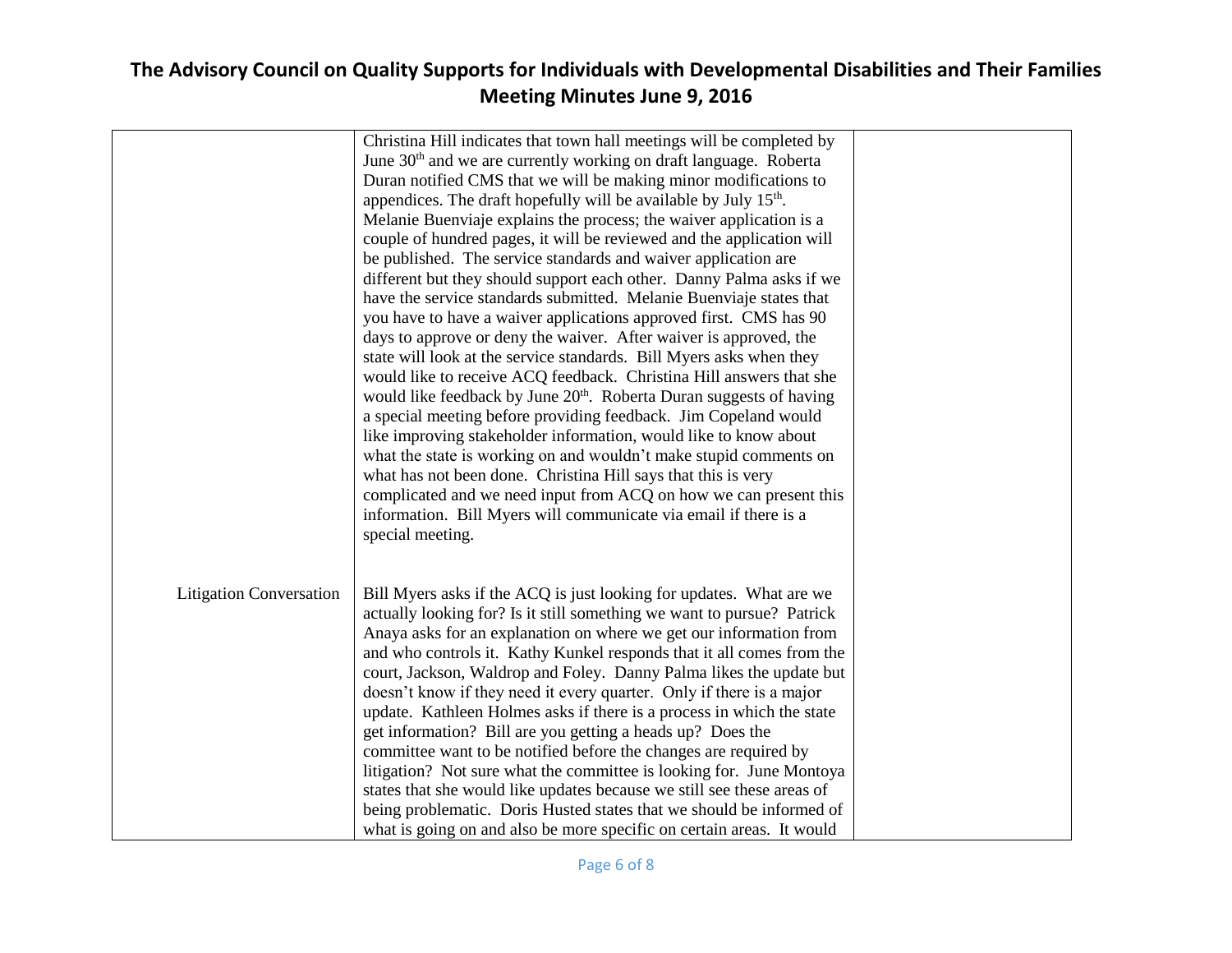| whether or not they invite us prior. Bill Myers states that this will be |                                                                                                                                                                                                                                                                                                                                                                                                                                                                                                                                                                                                                                                                                                                                                                                                                                                                                                                                                                                                                                                                                                                                                                                                                                                                                                                                                                                                                                                                                                                                                                                                                                                                                                                                 |
|--------------------------------------------------------------------------|---------------------------------------------------------------------------------------------------------------------------------------------------------------------------------------------------------------------------------------------------------------------------------------------------------------------------------------------------------------------------------------------------------------------------------------------------------------------------------------------------------------------------------------------------------------------------------------------------------------------------------------------------------------------------------------------------------------------------------------------------------------------------------------------------------------------------------------------------------------------------------------------------------------------------------------------------------------------------------------------------------------------------------------------------------------------------------------------------------------------------------------------------------------------------------------------------------------------------------------------------------------------------------------------------------------------------------------------------------------------------------------------------------------------------------------------------------------------------------------------------------------------------------------------------------------------------------------------------------------------------------------------------------------------------------------------------------------------------------|
|                                                                          |                                                                                                                                                                                                                                                                                                                                                                                                                                                                                                                                                                                                                                                                                                                                                                                                                                                                                                                                                                                                                                                                                                                                                                                                                                                                                                                                                                                                                                                                                                                                                                                                                                                                                                                                 |
| regularly, being written as a hot sheet.                                 |                                                                                                                                                                                                                                                                                                                                                                                                                                                                                                                                                                                                                                                                                                                                                                                                                                                                                                                                                                                                                                                                                                                                                                                                                                                                                                                                                                                                                                                                                                                                                                                                                                                                                                                                 |
|                                                                          |                                                                                                                                                                                                                                                                                                                                                                                                                                                                                                                                                                                                                                                                                                                                                                                                                                                                                                                                                                                                                                                                                                                                                                                                                                                                                                                                                                                                                                                                                                                                                                                                                                                                                                                                 |
| <b>Public Comment:</b>                                                   |                                                                                                                                                                                                                                                                                                                                                                                                                                                                                                                                                                                                                                                                                                                                                                                                                                                                                                                                                                                                                                                                                                                                                                                                                                                                                                                                                                                                                                                                                                                                                                                                                                                                                                                                 |
|                                                                          |                                                                                                                                                                                                                                                                                                                                                                                                                                                                                                                                                                                                                                                                                                                                                                                                                                                                                                                                                                                                                                                                                                                                                                                                                                                                                                                                                                                                                                                                                                                                                                                                                                                                                                                                 |
|                                                                          |                                                                                                                                                                                                                                                                                                                                                                                                                                                                                                                                                                                                                                                                                                                                                                                                                                                                                                                                                                                                                                                                                                                                                                                                                                                                                                                                                                                                                                                                                                                                                                                                                                                                                                                                 |
|                                                                          |                                                                                                                                                                                                                                                                                                                                                                                                                                                                                                                                                                                                                                                                                                                                                                                                                                                                                                                                                                                                                                                                                                                                                                                                                                                                                                                                                                                                                                                                                                                                                                                                                                                                                                                                 |
|                                                                          |                                                                                                                                                                                                                                                                                                                                                                                                                                                                                                                                                                                                                                                                                                                                                                                                                                                                                                                                                                                                                                                                                                                                                                                                                                                                                                                                                                                                                                                                                                                                                                                                                                                                                                                                 |
|                                                                          |                                                                                                                                                                                                                                                                                                                                                                                                                                                                                                                                                                                                                                                                                                                                                                                                                                                                                                                                                                                                                                                                                                                                                                                                                                                                                                                                                                                                                                                                                                                                                                                                                                                                                                                                 |
|                                                                          |                                                                                                                                                                                                                                                                                                                                                                                                                                                                                                                                                                                                                                                                                                                                                                                                                                                                                                                                                                                                                                                                                                                                                                                                                                                                                                                                                                                                                                                                                                                                                                                                                                                                                                                                 |
|                                                                          |                                                                                                                                                                                                                                                                                                                                                                                                                                                                                                                                                                                                                                                                                                                                                                                                                                                                                                                                                                                                                                                                                                                                                                                                                                                                                                                                                                                                                                                                                                                                                                                                                                                                                                                                 |
|                                                                          |                                                                                                                                                                                                                                                                                                                                                                                                                                                                                                                                                                                                                                                                                                                                                                                                                                                                                                                                                                                                                                                                                                                                                                                                                                                                                                                                                                                                                                                                                                                                                                                                                                                                                                                                 |
|                                                                          |                                                                                                                                                                                                                                                                                                                                                                                                                                                                                                                                                                                                                                                                                                                                                                                                                                                                                                                                                                                                                                                                                                                                                                                                                                                                                                                                                                                                                                                                                                                                                                                                                                                                                                                                 |
|                                                                          |                                                                                                                                                                                                                                                                                                                                                                                                                                                                                                                                                                                                                                                                                                                                                                                                                                                                                                                                                                                                                                                                                                                                                                                                                                                                                                                                                                                                                                                                                                                                                                                                                                                                                                                                 |
|                                                                          |                                                                                                                                                                                                                                                                                                                                                                                                                                                                                                                                                                                                                                                                                                                                                                                                                                                                                                                                                                                                                                                                                                                                                                                                                                                                                                                                                                                                                                                                                                                                                                                                                                                                                                                                 |
|                                                                          |                                                                                                                                                                                                                                                                                                                                                                                                                                                                                                                                                                                                                                                                                                                                                                                                                                                                                                                                                                                                                                                                                                                                                                                                                                                                                                                                                                                                                                                                                                                                                                                                                                                                                                                                 |
|                                                                          |                                                                                                                                                                                                                                                                                                                                                                                                                                                                                                                                                                                                                                                                                                                                                                                                                                                                                                                                                                                                                                                                                                                                                                                                                                                                                                                                                                                                                                                                                                                                                                                                                                                                                                                                 |
|                                                                          |                                                                                                                                                                                                                                                                                                                                                                                                                                                                                                                                                                                                                                                                                                                                                                                                                                                                                                                                                                                                                                                                                                                                                                                                                                                                                                                                                                                                                                                                                                                                                                                                                                                                                                                                 |
|                                                                          |                                                                                                                                                                                                                                                                                                                                                                                                                                                                                                                                                                                                                                                                                                                                                                                                                                                                                                                                                                                                                                                                                                                                                                                                                                                                                                                                                                                                                                                                                                                                                                                                                                                                                                                                 |
|                                                                          |                                                                                                                                                                                                                                                                                                                                                                                                                                                                                                                                                                                                                                                                                                                                                                                                                                                                                                                                                                                                                                                                                                                                                                                                                                                                                                                                                                                                                                                                                                                                                                                                                                                                                                                                 |
|                                                                          |                                                                                                                                                                                                                                                                                                                                                                                                                                                                                                                                                                                                                                                                                                                                                                                                                                                                                                                                                                                                                                                                                                                                                                                                                                                                                                                                                                                                                                                                                                                                                                                                                                                                                                                                 |
|                                                                          |                                                                                                                                                                                                                                                                                                                                                                                                                                                                                                                                                                                                                                                                                                                                                                                                                                                                                                                                                                                                                                                                                                                                                                                                                                                                                                                                                                                                                                                                                                                                                                                                                                                                                                                                 |
|                                                                          |                                                                                                                                                                                                                                                                                                                                                                                                                                                                                                                                                                                                                                                                                                                                                                                                                                                                                                                                                                                                                                                                                                                                                                                                                                                                                                                                                                                                                                                                                                                                                                                                                                                                                                                                 |
|                                                                          |                                                                                                                                                                                                                                                                                                                                                                                                                                                                                                                                                                                                                                                                                                                                                                                                                                                                                                                                                                                                                                                                                                                                                                                                                                                                                                                                                                                                                                                                                                                                                                                                                                                                                                                                 |
|                                                                          |                                                                                                                                                                                                                                                                                                                                                                                                                                                                                                                                                                                                                                                                                                                                                                                                                                                                                                                                                                                                                                                                                                                                                                                                                                                                                                                                                                                                                                                                                                                                                                                                                                                                                                                                 |
|                                                                          |                                                                                                                                                                                                                                                                                                                                                                                                                                                                                                                                                                                                                                                                                                                                                                                                                                                                                                                                                                                                                                                                                                                                                                                                                                                                                                                                                                                                                                                                                                                                                                                                                                                                                                                                 |
|                                                                          |                                                                                                                                                                                                                                                                                                                                                                                                                                                                                                                                                                                                                                                                                                                                                                                                                                                                                                                                                                                                                                                                                                                                                                                                                                                                                                                                                                                                                                                                                                                                                                                                                                                                                                                                 |
| look at topic basis. Bill Myers tells her to put it on a partner form.   |                                                                                                                                                                                                                                                                                                                                                                                                                                                                                                                                                                                                                                                                                                                                                                                                                                                                                                                                                                                                                                                                                                                                                                                                                                                                                                                                                                                                                                                                                                                                                                                                                                                                                                                                 |
|                                                                          | be nice to have something factual. Gabriela Ramos indicates that<br>updates are great but I would like ACQ to consider of just having a<br>one page update because otherwise it would take up a lot of time.<br>Sometimes it is too late to provide feedback. Kathleen Holmes likes<br>the idea of having a hot sheet of where we are on litigation. The state<br>does not need to invite us to the table, ultimately it's their decision on<br>taken back to the Executive Committee. We will just have an update<br>Melanie Buenviaje:<br>This Monday, a public hearing for medically fragile renewal will<br>be held at the Toney Anaya Building. Once comments received,<br>submission of renewal will be on July 1, 2106.<br>Fritzi Hardy:<br>In regards to the renewal, who is representing family living?<br>Jennifer Rodriguez will follow up with list. The first initial meeting<br>will be partners invited and then an invite will be extended to others<br>as meetings follow.<br>Patrick Anaya:<br>We would like for someone to become a member of the Executive<br>Committee. Kathleen Holmes is interested.<br>June Montoya:<br>Need clarification on a partners form and request for items to be<br>put on agenda. What issues do we put on a partners form and how do<br>we get agenda items placed? Chris Futey states that they did receive<br>request and subcommittee had discussed. Lisa Rossignol says if you<br>are not fitting on the wise plan, you can't be on the agenda without a<br>request being made. Kathleen Holmes thinks this new process, giving<br>a committee update, wouldn't fit the agenda, especially if it is<br>something about transportation. Maybe the Executive Committee can |